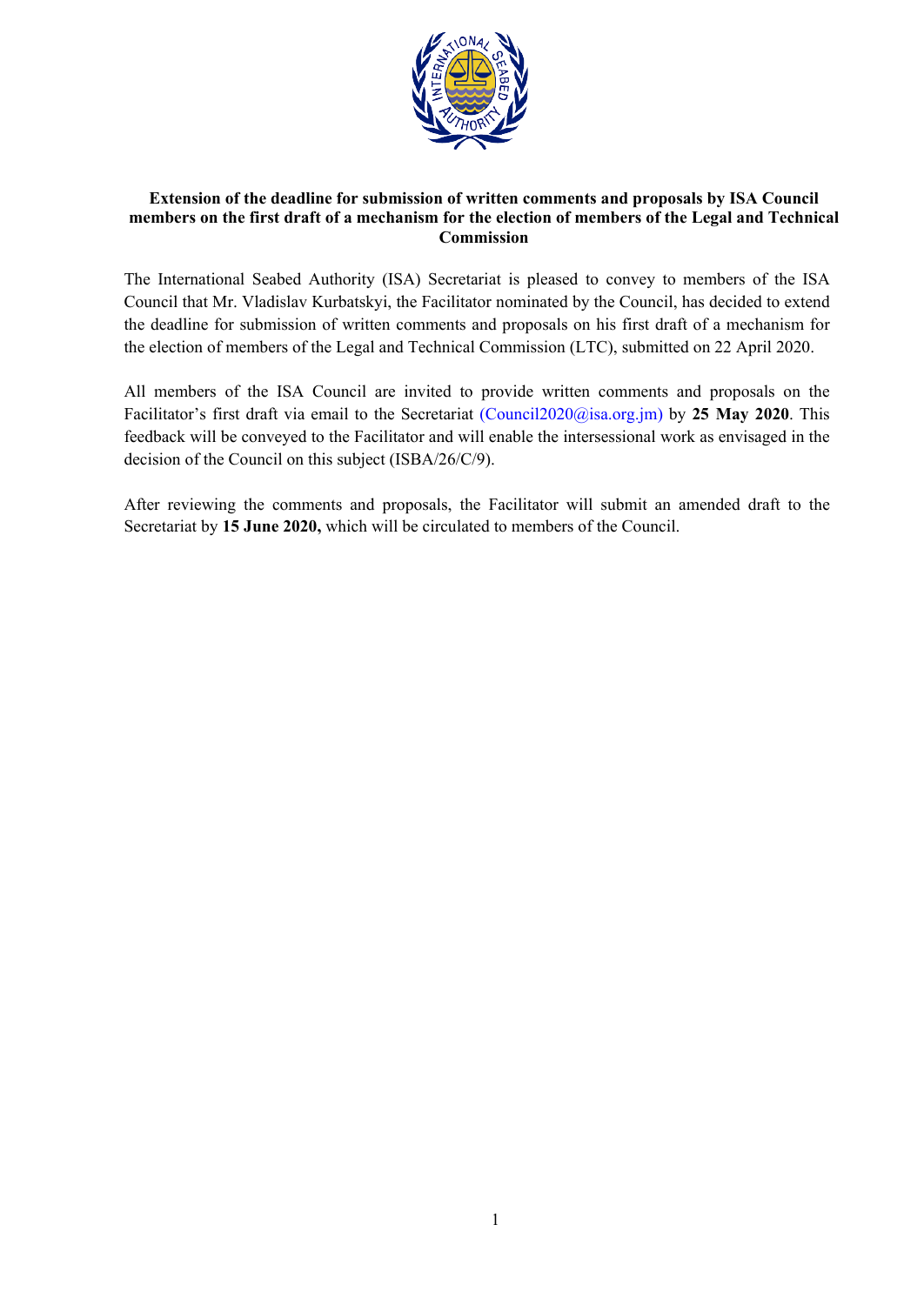

## **First draft of a mechanism for the election of members of the Legal and Technical Commission** *22 April 2020*

## Prepared by the Facilitator

1. Taking into account the previous agreements to elaborate a clear mechanism of elections to the Legal and Technical Commission (LTC) based on an equitable geographical balance, on expertise, on

special interests, on relevant International Seabed Authority (ISA) related documents<sup>1</sup> and on my comparative analysis of existing practices applicable in the selection of members of various United Nations bodies, including technical and expert bodies<sup>2</sup>, I would like to propose the following.

2. The overall number of members of the LTC is 30 in line with the current composition of the LTC which appeared to be effective and as was agreed during previous discussions held on the margins of the last meeting of the Council during the first part of the twenty-sixth session.

3. According to paragraph 1 of the decision of the Council as contained in ISBA/26/C/9, the Secretary- General sought the views of the members of the LTC regarding their assessment of the current and future needs for specific areas of expertise for the future membership of the LTC at the meetings of the LTC during the first part of its twenty-sixth session. As a result, the LTC expressed the views that for the next LTC there would be five major categories of experts: Earth Sciences; Engineering; Environment Sciences, Law, Economy. List of these categories may change according to the arising needs.

<sup>&</sup>lt;sup>1</sup> See ISBA/23/C/2, Election of members of the Legal and Technical Commission. Report of the Secretary- General.

 $2$  During the preparation of this document the following UN bodies, technical and expert bodies of the UN were studied: Commission on the Limits of the Continental Shelf; International Law Commission; Committee on Economic, Social and Cultural Rights; Human Rights Committee; Committee on Elimination of Racial Discrimination; Convention on the Elimination of All Forms of Discrimination Against Women; Committee Against Torture; Committee for the Prevention of Torture; Committee on the Rights of the Child; Committee on the Protection of the Rights of All Migrant Workers and Members of their Families; Committee on the Rights of Persons with Disabilities; Committee on Enforced Disappearances; United Nations Committee of Experts on Public Administration; Committee for Development Policy; Confidentiality Commission of the OPCW; Scientific Advisory Board OPCW; Education and Outreach OPCW; International Narcotics Control Board.